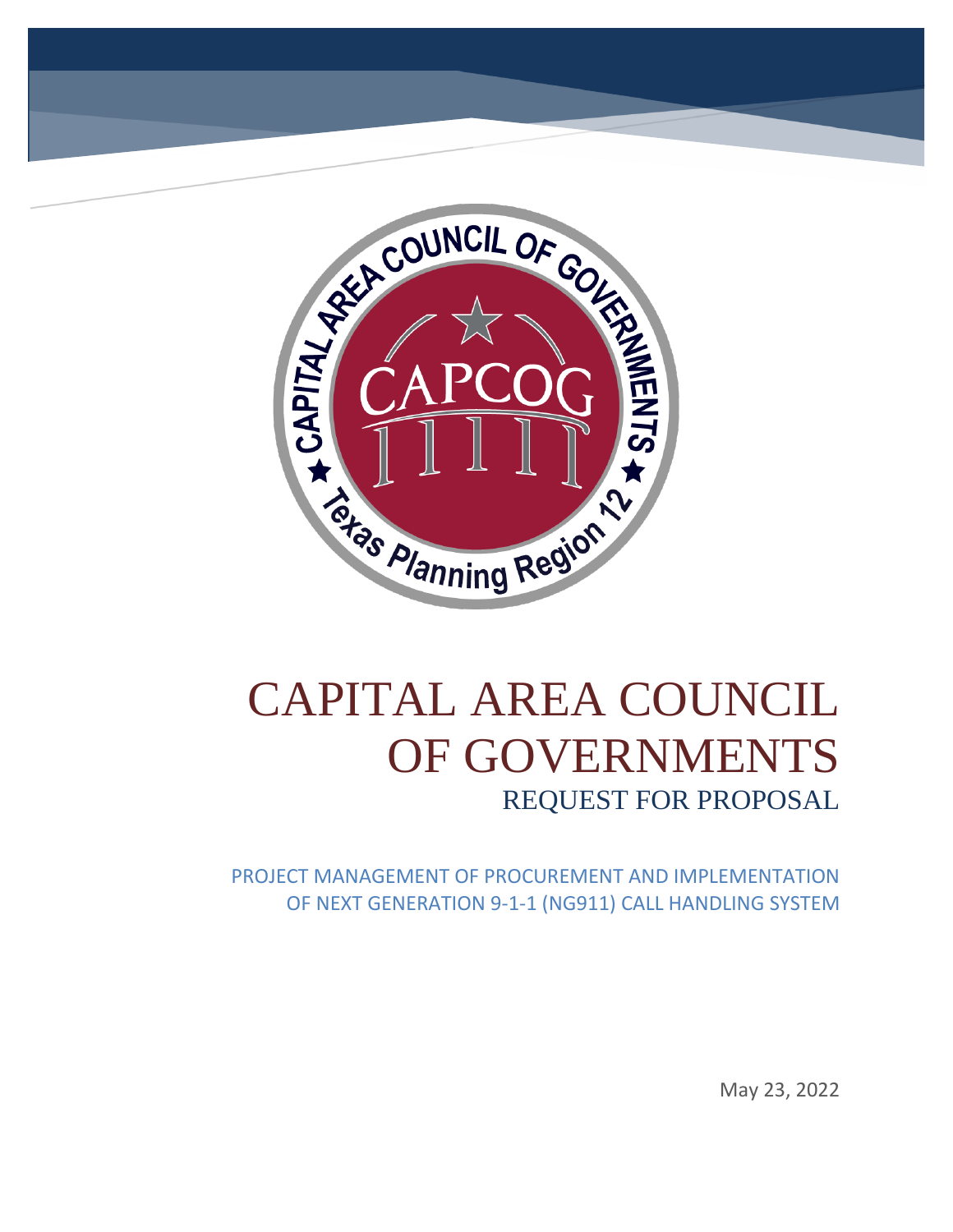# **Table of Contents**

| 1. |
|----|
| 2. |
| 3. |
| 4. |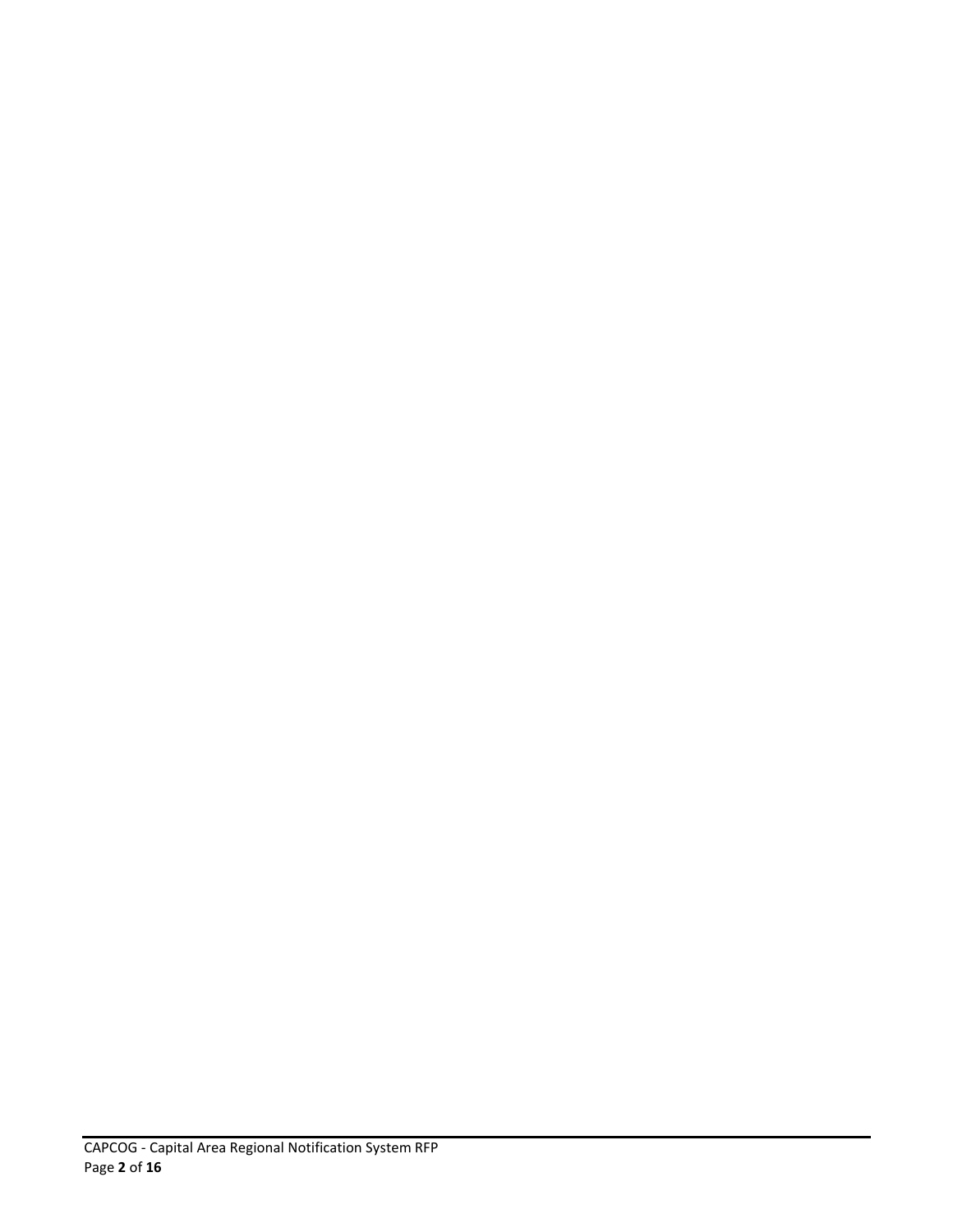#### **Capital Area Council of Governments Request for Proposal**

#### **PUBLIC SAFETY COMMUNICATIONS CONSULTING SERVICES FOR PROJECT MANAGEMENT OF NEXT GENERATION 9-1-1 (NG911) CALL HANDLING SYSTEM UPGRADE/REPLACEMENT**

## <span id="page-3-0"></span>**GENERAL INFORMATION**

The Capital Area Council of Governments (CAPCOG) is a regional planning commission and political subdivision of the State of Texas organized and operating under the Texas Regional Planning Act of 1965, as amended, Chapter 391 of the Local Government Code.

One of CAPCOG's functions includes the operation of the Capital Area Emergency Communications District (CAECD), a regional emergency communications district and political subdivision of the State of Texas organized under Chapter 772, Subchapter G of the Health and Safety Code to fund and operate a 10-county 9-1-1 program. On behalf of the district, CAPCOG is issuing this Request for Proposal (RFP) to obtain from qualified and experienced consulting organizations for Project Management Services for the procurement and implementation of a Next Generation 9-1-1 (NG911) Call Handling System to replace its existing system.

## SCHEDULE

<span id="page-3-1"></span>RFP Issued **Monday, 05/23/2022** Questions due to CAPCOG 5 p.m. CDT, Wednesday,

Response to Questions Due to Respondents Thursday, 06/02/2022 **Response to RFP due to CAPCOG 5 p.m. CDT Thursday, 06/09/2022** Notification to Top Three (3) Respondents Monday, 06/13/2022 On-Site Visit Prior to Response to RFP Monday, 06/20/2022

06/01/2022

**All Responses are due at CAPCOG no later than5 p.m. CDT, June 9,, 2022. Please submit informational requests and questions to [mailto:masophy@capcog.org.](mailto:masophy@capcog.org)**

NOTICE: Prospective respondents who have received this document from a source other than CAPCOG should immediately contact CAPCOG and provide their name, company, and email address in order that addendum to the RFP or other communication can be sent to them. Any prospective respondents who fail to provide CAPCOG with this information assume complete responsibility in the event they do not receive communications from the program after the RFP issue date.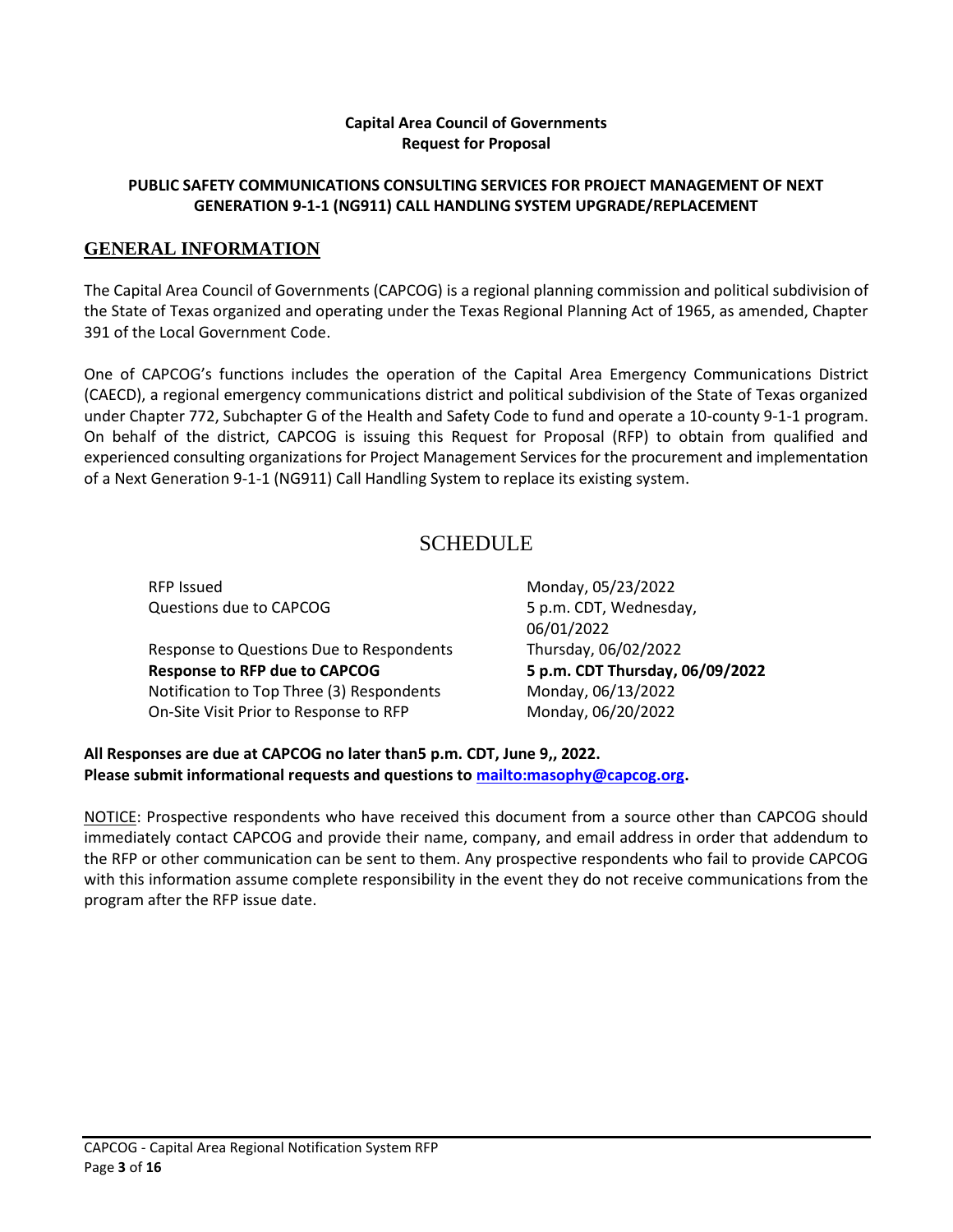## <span id="page-4-0"></span>**BACKGROUND**

Emergency Communications, a division with CAPCOG provides critical infrastructure — primary and redundant networks, 9-1-1 communications equipment and mapping — to support call processing that ensures 9-1-1 systems remain operational. The division also provides technical planning, telecommunicator and 9-1-1 management training, and 9-1-1 public education materials to 31 emergency communications centers (ECCs) or public safety answering points (PSAPs) throughout the 10-county Capital area which serves a population over 2.5 million.

During the past 12 months, the ECCs or PSAPs throughout the Capital area processed 3,463,031 calls of which 2,030,108 were 9-1-1 emergency calls. CAPCOG will provide 9-1-1 equipment to each of its ECCs or PSAPs allowing call takers to efficiently answer, process, and transfer calls to another agency when needed.

In early 2021, CAPCOG completed the transition of the 9-1-1 infrastructure to AT&T's ESInet and is currently using Solacom's call handling system. CAPCOG provides highly specialized, dedicated 9-1-1 maintenance technicians who are available 24 hours a day, 7 days a week.

CAPCOG plans to replace the existing call handling system in each of its 31 ECCs or PSAPs with state-of-the-art 9- 1-1 equipment that will allow for the complete transition to Next Generation 9-1-1 (NG911) services.

CAPCOG 9-1-1 staff members are active in the National Emergency Number Association (NENA) and The Association of Public Safety Communications Officials (APCO). CAPCOG continues to strive to remain on the cutting edge of 9-1-1 technology and is involved in numerous projects related to the implementation of NG911 services which continues to be a major focus of both NENA and APCO.

## <span id="page-4-1"></span>**SCOPE OF WORK**

The Capital Area of Council Governments is seeking Responses to this Request for Proposal ("RFP") for Consulting Services to Manage the Procurement and Implementation of a Next Generation 9-1-1 (NG911) Call Handling System to replace the existing Solacom System for the Capital Area Emergency Communications District (CAECD). Persons or entities submitting a Proposal in response to this request are referred to herein as "Respondents", "Consultant" or "Contractor".

The Consultant must be available for the entirety of the project which is anticipated to begin immediately upon contract award and end upon completion of acceptance of the new NG911 Call Handling System. The duration of the project is anticipated to be a minimum of twenty-four (24) months.

## PROJECT SCOPE

<span id="page-4-2"></span>The purpose for the requested services is to provide highly skilled project management services for the procurement and implementation of a Next Generation 9-1-1 (NG911) Call Handling System. The consultant shall be responsible for the oversight and management for each of the following phases of the scope and requirements to replace the existing 9-1-1 call handling system that is currently deployed throughout the CAPCOG region.

## **1. The Contractor or Contractors shall provide:**

- a. Coordination of product demos for Strategic Advisory Committee (SAC) Sub-Committee and stakeholders
- b. Recommendations for best product option for Capital Area Emergency Communications District (CAECD) Emergency Communications Centers (ECCs)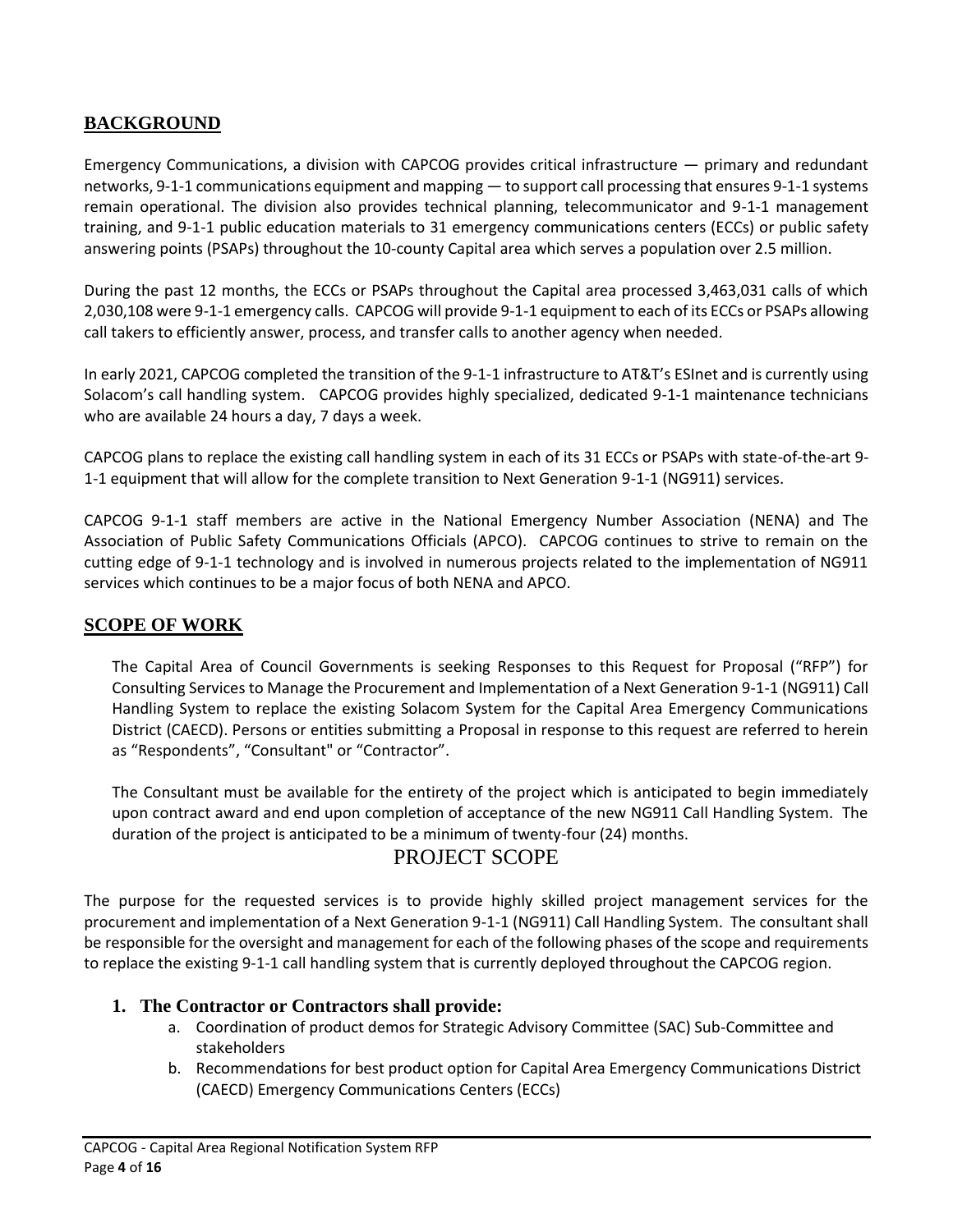- c. Oversight and Management of Procurement Process for Replacement NG911 Call Handling System
- d. Collaboration and Development of Project Plan with Selected Vendor
	- Vendor Timeline
	- Milestones
	- Deliverables
- e. Oversight and Management of Project
	- Procurement
		- o Equipment Order Placed
		- o Equipment Delivery Schedules
		- o Equipment Receipt & Asset Tracking
	- Equipment Installation & Configuration
		- o Lab/Training Environment
			- Backroom Equipment
			- Lab Consoles
		- o Production Environment
			- Backroom Equipment
			- Lab Consoles
	- **Training** 
		- o Technical Staff
		- o ECC Staff
	- Deployment/Implementation
		- o Systems Cutover
		- o Systems ATP
		- o Systems Acceptance by CAPCOG
	- Vendor Invoicing

## **2. PROJECT REQUIREMENTS**

a. Respondents are responsible for setting up a site visit with CAPCOG prior to Proposal submission to complete responses to an RFP for Consulting Services for the Project Management of the Procurement and Implementation Process for a Next Generation 9-1-1 (NG911) Call Handling System. Contact is:

Anwar Sophy, Deputy Executive Director, Capital Area Council of Governments, telephone 512‐ 916-6009; email [asophy@capcog.org](mailto:asophy@capcog.org)

## **3. Credentials/Qualifications**

- a. Respondents shall have PMP certification.
- b. Respondents shall have a good understanding of NENA standards for i3 Next Generation 911 (NG911).
- c. Respondents shall be knowledgeable of FCC rules and guidelines related to 9-1-1 and NG911 Services.
- d. Respondents shall be an active member NENA and/or APCO International.

#### **4. Availability**

The Consultant shall be available to provide oversight and management throughout the entirety of the NG911 call handling system upgrade/replacement project including but not limited to planning, vendor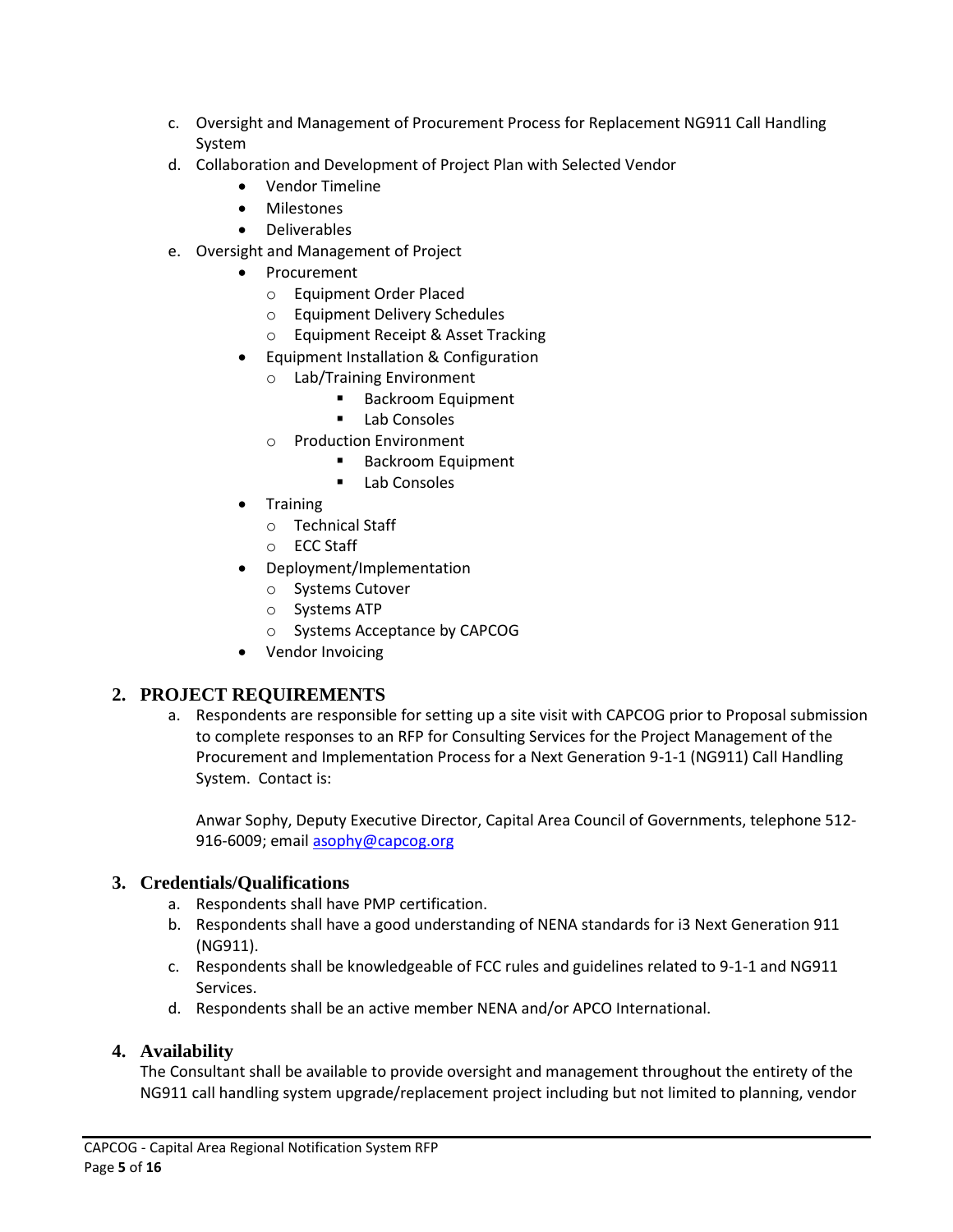demos, procurement process (including vendor selection), system configuration, system testing, user acceptance testing, training, and deployment in lab/training and production environments. The Consultant shall be available to and work closely with the CAPCOG 9-1-1 Operations staff throughout the entirety of the project.

## **5. Project Management Requirements**

The Consultant shall provide weekly status updates, identify and implement change control processes as may be required to maintain the integrity of the project scope, costs, and timeline. The Consultant shall be responsible for the following Procurement and Implementation Processes:

## <span id="page-6-0"></span>**Procurement Process**

- Coordination with CAPCOG Capital Area Emergency Communications District (CAECD) and Strategic Advisory Committee (SAC) Sub-Committee Procurement of Next Generation 9-1-1 (NG911) Call Handling System to Replace Existing Solacom System
	- o Complete Assessment of Functionality of Existing Solacom system and Requirements for New System
- Coordination with the SAC Sub-Committee and CAPCOG to Develop RFP for New Call Handling System
- Coordinate Vendor Site Visits
- Manage Assessment of Responses to RFP and Coordinate Work with SAC Sub-Committee and CAPCOG to Complete Technical Review of Responses
- Identify and Provide Recommended Best Option for NG911 Call Handling System for CAPCOG
	- o Selection
		- Negotiation
		- Project Design & Scope
	- o Design Review
		- Establish Vendor Timeline, Phases, Milestones, and Deliverables
	- o Approvals
		- SAC
		- Board of Managers
		- **Contract Award**
		- Purchase Order
	- o Project Plan
		- Review Existing Vendor Processes and Obtain POC for Conversion Data
		- Review Customer Requirements and Complete Gap Analysis
			- Map Existing Vendor Equipment Functionality and Processes to New Vendor Equipment Functionality and Processes
			- Identify and document any new functionality and/or processes of new vendor equipment.
		- Develop Proposed Project Plan with Vendor
		- Provide Proposed Project Plan to CAPCOG for Approval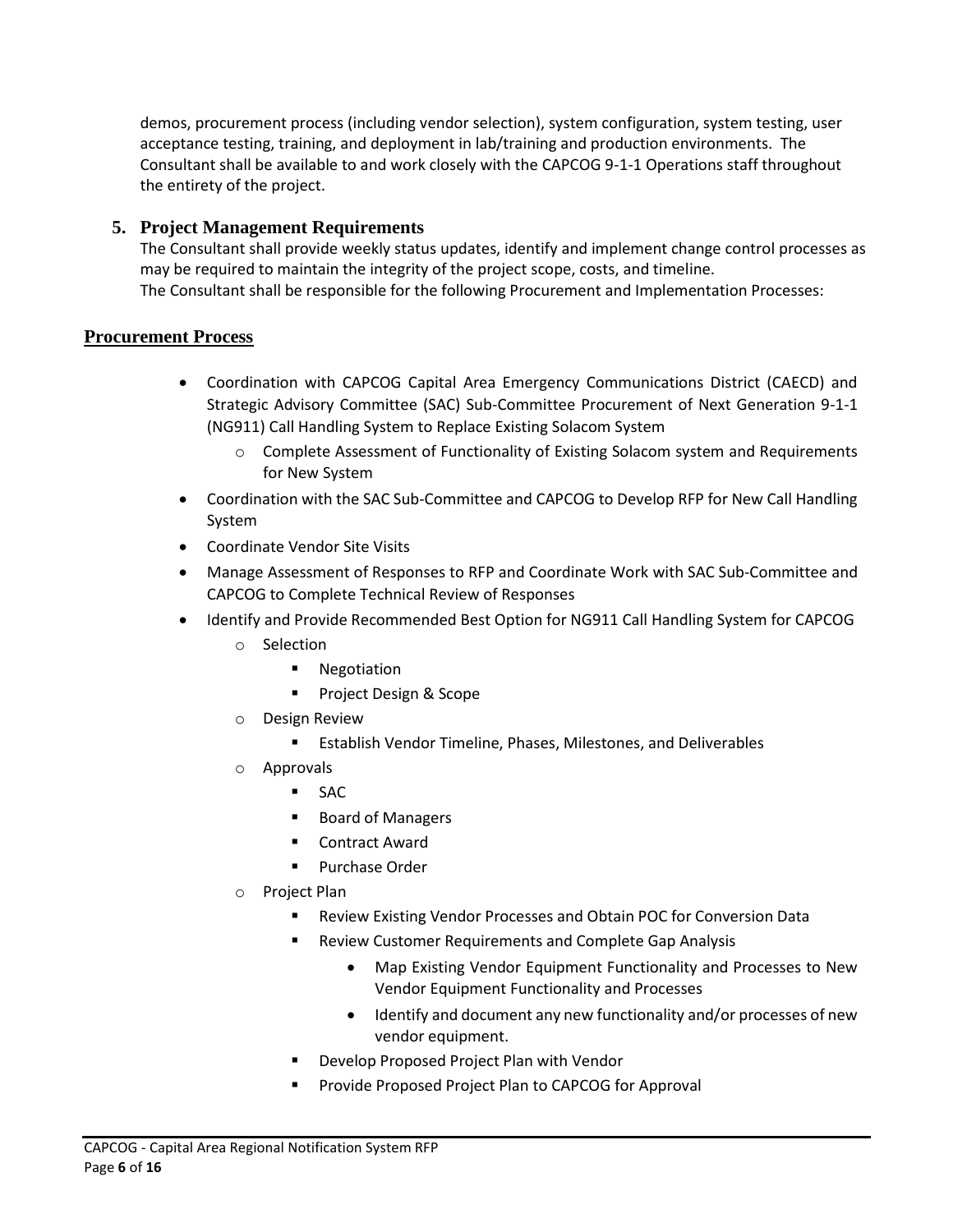- Initiate Approved Project Plan
- Work with Vendor and Customer to Develop Test Plan
- Obtain Customer Approval of Test Plan
- Identify Change Control Process
- Obtain Customer Approval of Change Control Process
- Procurement Process with CAPCOG to Ensure that Timeline is Met
	- o Phase 1 Lab Equipment Procured by CAPCOG
		- Backroom Equipment Receipt (includes Inventory of Equipment)
		- Lab Equipment/Consoles Receipt (includes Inventory of Equipment)
		- Installation and Configuration of Backroom Equipment and Lab Equipment
		- Functional Testing Redesign
	- o Phase 2 Production Equipment Procured by CAPCOG
		- Backroom Equipment Receipt (includes Inventory of Equipment)
		- Production Equipment/Consoles Receipt (includes Inventory of Equipment)

## • **Training**

- o Phase 1
	- **■** Train Technical Staff
	- Coordination of vendor training for AT&T technicians and CAPCOG 9-1-1 Operations Staff
	- Ensure that training documentation is provided by the vendor
- o Phase 2
	- Train ECC Staff
		- Coordination of hands-on training for ECC staff
		- Coordination with CAPCOG 9-1-1 Operations Staff for Training schedules and additional Training Bulletins as needed
- **Installation and Configuration**
	- o Phase 1 ECC Console Deployment
		- **■** Installation and Configuration of Backroom Equipment for Production Environment
		- ECC Console Installation & Configuration
		- ECC Console Testing
- **System Cutover**
	- o Phase 1
		- Cutover to Live Production Environment
		- Equipment Re-Configuration
	- **Systems ATP**
		- o Phase 1
			- Begin System ATP
		- o Phase 2
			- System ATP Period (Soak Period)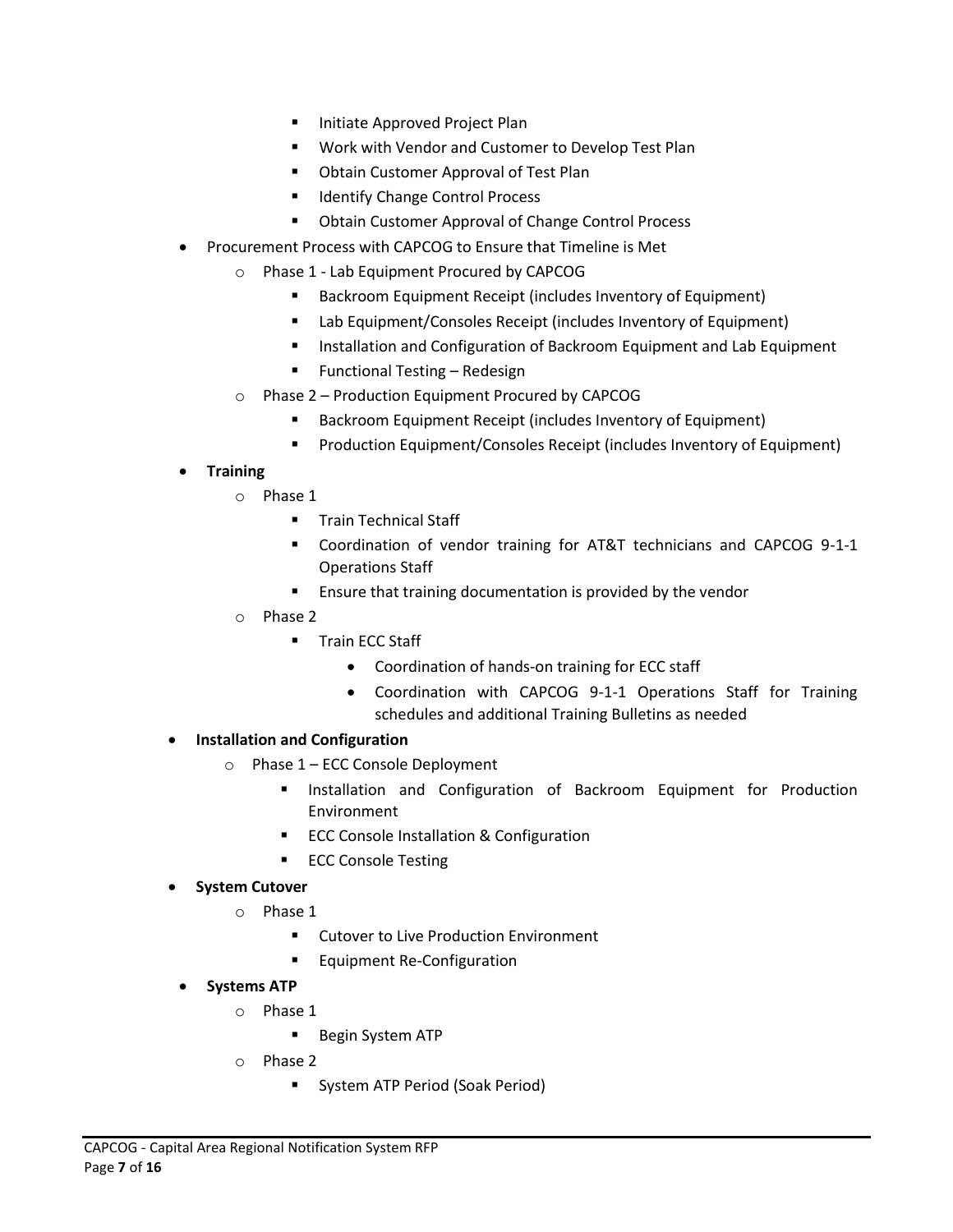- o Phase 3
	- Complete System ATP
- **Project Acceptance and Completion**
	- o Warranty Period Begins

#### **2.4 Pricing**

The awarded contract will be for a minimum period of twenty-four (24) months which will begin immediately upon award of contract with possible annual one-year extension.

Respondents shall submit individual rate tables with values for each year showing base number and hourly rates for each member of the consulting team.

## **2.5 Project Team Information / Certification**

The proposal must include a list of the proposed project team members available for on-site service work throughout the project life cycle which includes final acceptance of the new NG911 call handling system by CAPCOG. The list shall include the title, role and responsibility for each team member whose services will be provided by the respondent and any pertinent certifications they have obtained. Specific roles should be itemized to include the project manager and any additional staff who will be involved through the project life cycle. Normal location refers to where the individual's office is located.

A copy of the resume of the Consultant (Project Manager) and any additional project team members whose services will be provided by the respondent shall be submitted as part of the proposal.

#### **2.6 References**

The respondent must provide at least (3) references with similar scope of this RFP.

#### **2.7 Reference Qualifications**

The references provided must have minimum of three years' experience as the project manager for one or more NG9-1-1 Call Handling System implementations within the past five (5) years.

#### **2.8 Reference Information**

Company name, contact name, mailing address, and telephone number must be provided for each reference.

A brief description of the size and scope of the project to demonstrate the relevance of the reference must be provided for each reference.

#### **2.9 Additional Information**

CAPCOG reserves the right to submit in writing to a respondent a request for additional information as needed.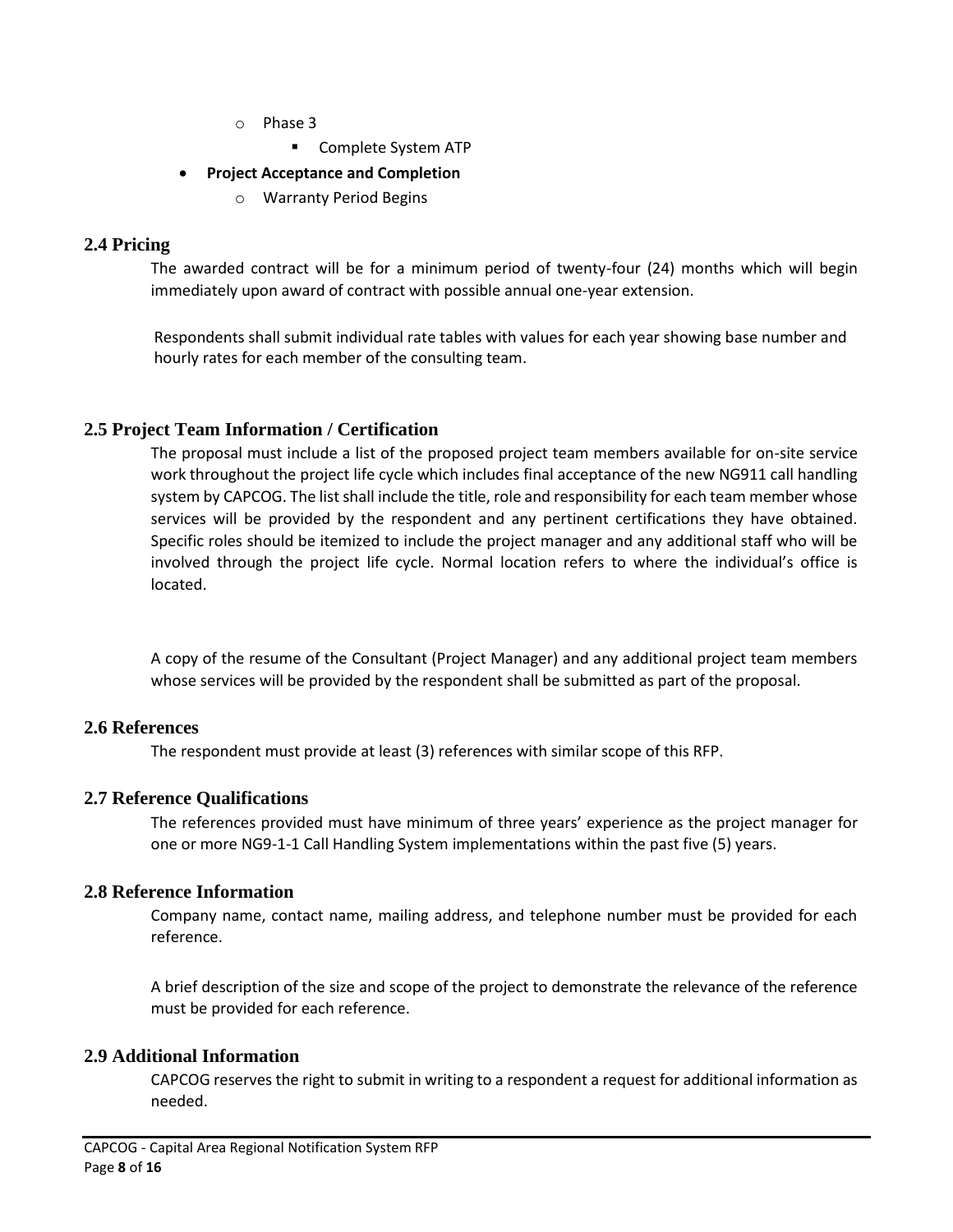## <span id="page-9-0"></span>**COST PROPOSAL**

All above servicesshall be included in the total costsforthe service contract and be identified in the below tables:

NAME OF CONTRACTOR:

| <b>BASE BID</b>                    | \$ |
|------------------------------------|----|
| <b>HOURLY RATE</b>                 | \$ |
| OVERTIME, WEEKEND and HOLIDAY RATE | \$ |
| % MARKUP FOR EQUIPMENT OR PARTS    | %  |

## <span id="page-9-1"></span>**SUBMISSION OF PROPOSALS**

Your Proposal must be received in the Capital Area Council of Governments' office no later than 5:00 p.m. (Central Daylight Time), Thursday, 06/09/2022. Proposals must be submitted by email. Please put "Attention PROJECT MANAGEMENT OF NEXT GENERATION 9-1-1 (NG911) CALL HANDLING SYSTEM RFP" in the e-mail subject line. Proposals or related documents submitted after the deadline will not be accepted.

Email address for all Proposals is[: asophy@capcog.org](mailto:asophy@capcog.org)

CAPCOG is not liable for any costs incurred by a respondent in preparing and submitting a Proposal. A proposal will remain in effect for a period of thirty (30) calendar days from the deadline for submission of the proposal or until it is withdrawn in writing, a contract is executed, or this RFP is canceled, whichever occurs first.

## <span id="page-9-2"></span>**Late Responses**

A Response received after the exact time specified for receipt will not be considered.

## <span id="page-9-3"></span>**REQUESTS FOR INFORMATION**

Updates related to this RFP may be obtained from the CAPCOG website, [www.capcog.org](http://www.capcog.org/), in the "About CAPCOG" section. Any requests for additional information regarding this RFP may be emailed to CAPCOG's Deputy Executive Director **Anwar Sophy** at [asophy@capcog.org](mailto:asophy@capcog.org) by the same deadline.

All questions and the responses thereto will be sent to all prospective Respondents and posted on the CAPCOG website, no later than 12:00, noon (Central Daylight Time), June, 02, 2022 (See notice above.)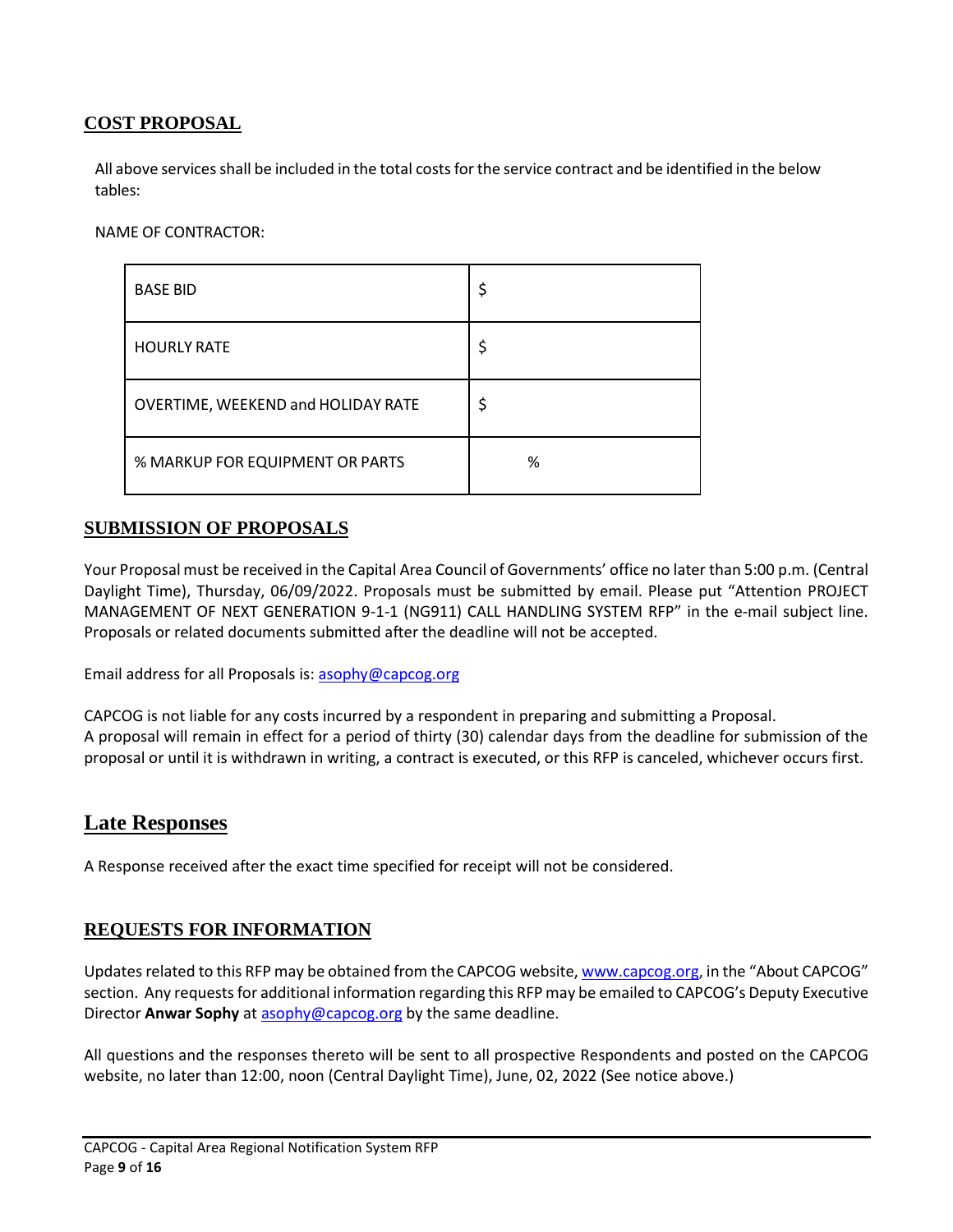## <span id="page-10-0"></span>**PROPOSAL FORMAT**

This Request for Proposals may result, assuming a vendor is selected, an award is made at a fixed price, and negotiated agreement.

The initial submittal is for proposals only. Respondents shall submit two (2) copies of their proposal. Pages should be numbered. Respondents to this RFP are responsible for all costs of proposal preparation and delivery. RFP information can be found in the "About CAPCOG" section of the CAPCOG website [www.capcog.org.](http://www.capcog.org/)

## <span id="page-10-1"></span>**Attachments**

The following certification forms are required for this project. Forms are to be completed and submitted to CAPCOG directly – these are available on the CAPCOG website at *<http://www.capcog.org/about>‐capcog/doing‐ business‐with‐capcog/:*

- 1. Certification of Compliance with Small, Disadvantaged, Minority, Women‐Owned, And Historically Underutilized Business Policy
- 2. Certification Regarding Debarment, Suspension, Ineligibility and Voluntary Exclusion for Lower‐ Tier Covered Transactions
- 3. Certification Regarding Lobbying
- 4. Conflict of Interest Questionnaire ‐Chapter 176 of the Texas Local Government Code requires vendors and consultants contracting or seeking to contract with CAPCOG to file a conflict-of-interest questionnaire (CIQ) if they have an employment or other business relationship with an CAPCOG officer or an officer's close family member.
- 5. Copy of Current Certificate of Commercial Liability Insurance Coverage
- 6. Copy of Current Certificate of Worker's Compensation Insurance Coverage

## <span id="page-10-2"></span>**SELECTION PROCESS**

Individual proposals will be evaluated in two phases.

- 1. The first phase will consist of a review by CAPCOG staff members to determine if the proposals contain all the required information. Proposals that do not contain the minimum information as outlined above will not be considered.
- 2. The second phase will consist of an evaluation of the information contained in the proposal submitted by each Respondent according to the following scoring scale:

| SELECTION CRITERIA                | <b>WEIGHTS</b> |
|-----------------------------------|----------------|
| TOTAL PRICE OF GOODS AND SERVICES | 50%            |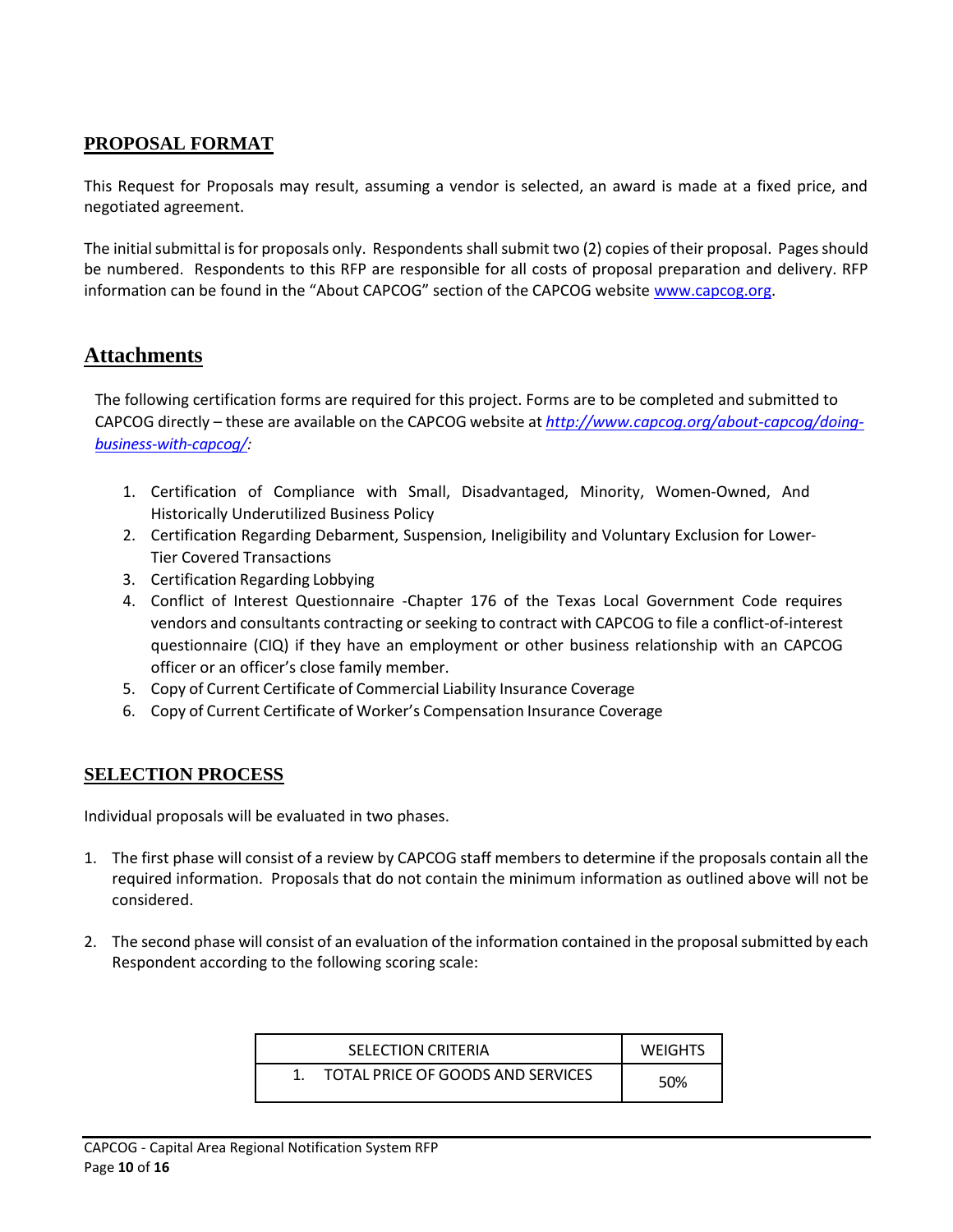| 2. RESPONDENTS QUALIFICATIONS                                                             | 25% |
|-------------------------------------------------------------------------------------------|-----|
| 3. RESPONDENTS PAST PERFORMANCE ON<br>SIMILAR CONTRACTS. (PROVIDE 2<br><b>REFERENCES)</b> | 25% |

CAPCOG will not be liable for any costs incurred in preparing proposals or associated travel costs.

## <span id="page-11-0"></span>**AWARD**

CAPCOG may request in writing additional information from a respondent relating to the Response and the respondent agrees to furnish it within a reasonable time. CAPCOG reserves the right to conduct pre-contract negotiations with any and/or all potential Respondents.

CAPCOG will award the contract to the responsible respondent whose Response is the most advantageous to CAPCOG. CAPCOG reserves the right to reject any or all Responses. If CAPCOG rejects all Responses, it may solicit new proposals if a new solicitation is in CAPCOG's best interest. Once the contractor is selected, CAPCOG reserves the right to negotiate its terms with the successful respondent

A respondent selected as a result of this solicitation may be subject to a criminal background check as a condition to entering into a contract.

## <span id="page-11-1"></span>**WITHDRAWAL OF PROPOSALS/BIDS/OFFERS**

A respondent may not amend its proposal after its receipt by CAPCOG. However, CAPCOG may waive an error in or omission from a proposal if the error or omission is not material.

A respondent may withdraw the proposal if there is a material mistake in the proposal and resubmit the proposal with the mistake corrected before the due date for proposals.

## <span id="page-11-2"></span>**ADDITIONAL STIPULATIONS**

CAPCOG/CAECD reserves the right to reject any or all proposals, to waive any informality in the RFP process, or to terminate the RFP process at any time, if deemed by CAPCOG/CAECD to be in its best interests.

CAPCOG/CAECD reserves the right not to award a contract pursuant to this RFP.

CAPCOG/CAECD reserves the right to reject and not consider any proposal that does not meet the requirements of this RFP, including but not necessarily limited to incomplete proposals and/or proposals offering alternate or non-requested services.

CAPCOG/CAECD reserves the right to, prior to award, revise, change, alter or amend any of the instructions, terms, conditions, and/or specifications identified within the RFP documents issued, within any attachment or drawing, or within any addenda issued. All addenda will be posted on CAPCOG's website [www.capcog.org.](http://www.capcog.org/) Such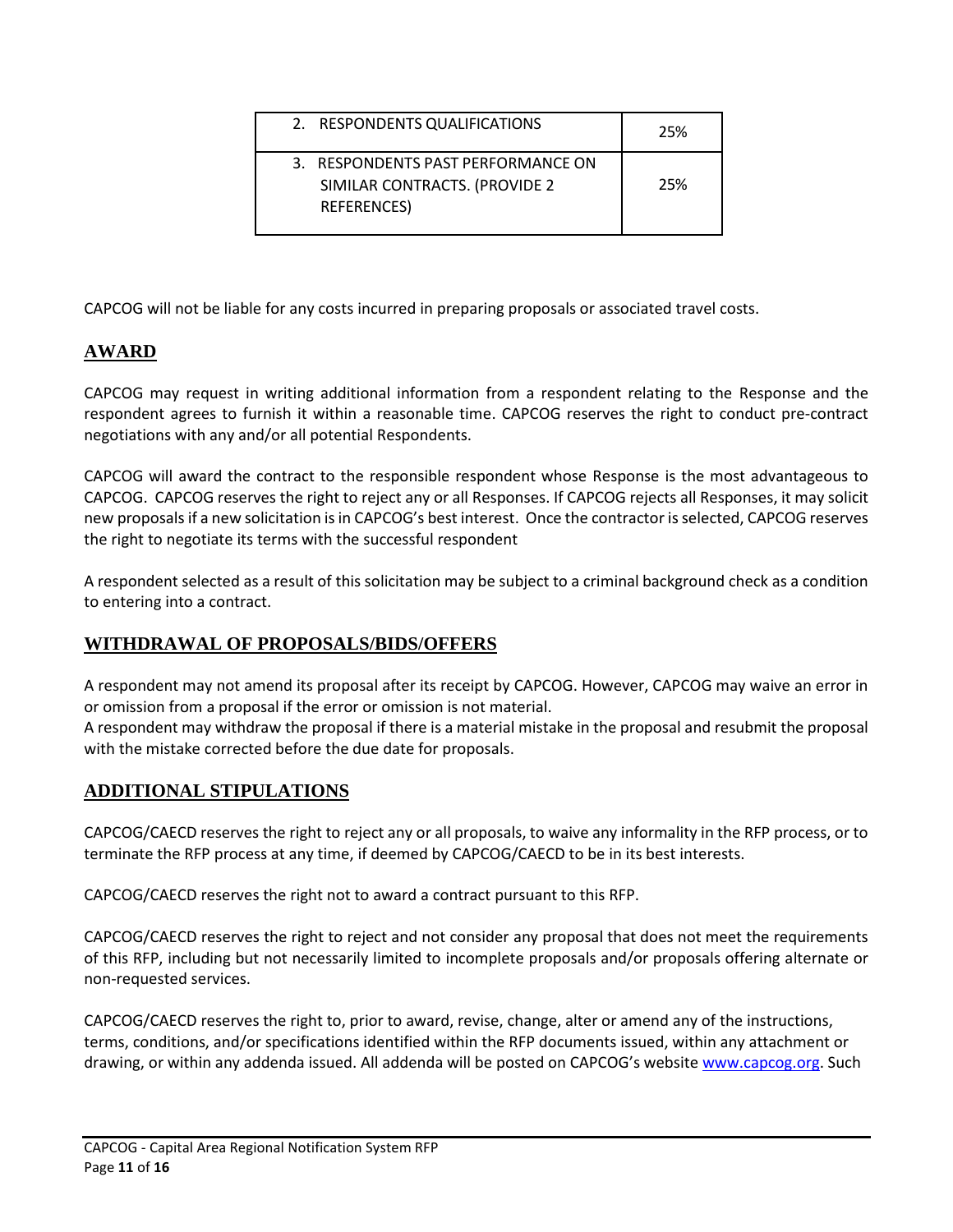changes that are issued before the proposal submission deadline shall be binding upon all prospective Respondents.

In the case of rejection of all proposals, CAPCOG/CAECD reserves the right to advertise for new proposals or to proceed to do the work otherwise, if in the judgment of CAPCOG/CAECD, the best interest of CAPCOG/CAECD will be promoted.

## <span id="page-12-0"></span>**SUBCONTRACTING**

Respondents must indicate whether they intend to subcontract any part of the work and identify the subcontractor(s) and organization in the proposal response. All subcontractors will be subject to approval by CAPCOG.

## <span id="page-12-1"></span>**Invoicing and Payment**

Payment shall be made for services rendered and billed by the contractor and received by CAPCOG upon the completion of satisfactorily executed deliverables.

Contractor must submit monthly invoices to CAPCOG with documentation indicating services delivered during the month along with a report on activities completed as indicated in this RFP.

## <span id="page-12-2"></span>**Modification of Project Content**

Changes in state and/or federal legislation may result in a requirement to renegotiate contracts at any time prior to or during the contract period. Substantive changes to project content, procedures or budgets during the life of the contract may be accomplished by negotiating these modifications with the Capital Area Council of Governments. The Capital Area Council of Governments will also pursue any necessary and appropriate contract modifications should legal or other changes occur in the project to sufficiently alter the original terms of the contract. No further solicitations or proposals will be required in such cases.

## <span id="page-12-4"></span><span id="page-12-3"></span>**REFERENCE INFORMATION**

## Sample Contract and Attachments

There are documents provided as attachments to this RFP that are for the proposers' information. The following would be completed during the contract execution process. Samples are provided for your information for the following:

- Sample CAPCOG Contract
- DUA Documents, Procedure and Policy HIPPA protocol and compliance
- Sample Disclosure of Interested Parties (Form 1295)

The certifications and assurances submitted with the RFP proposal also become attachments to the contract.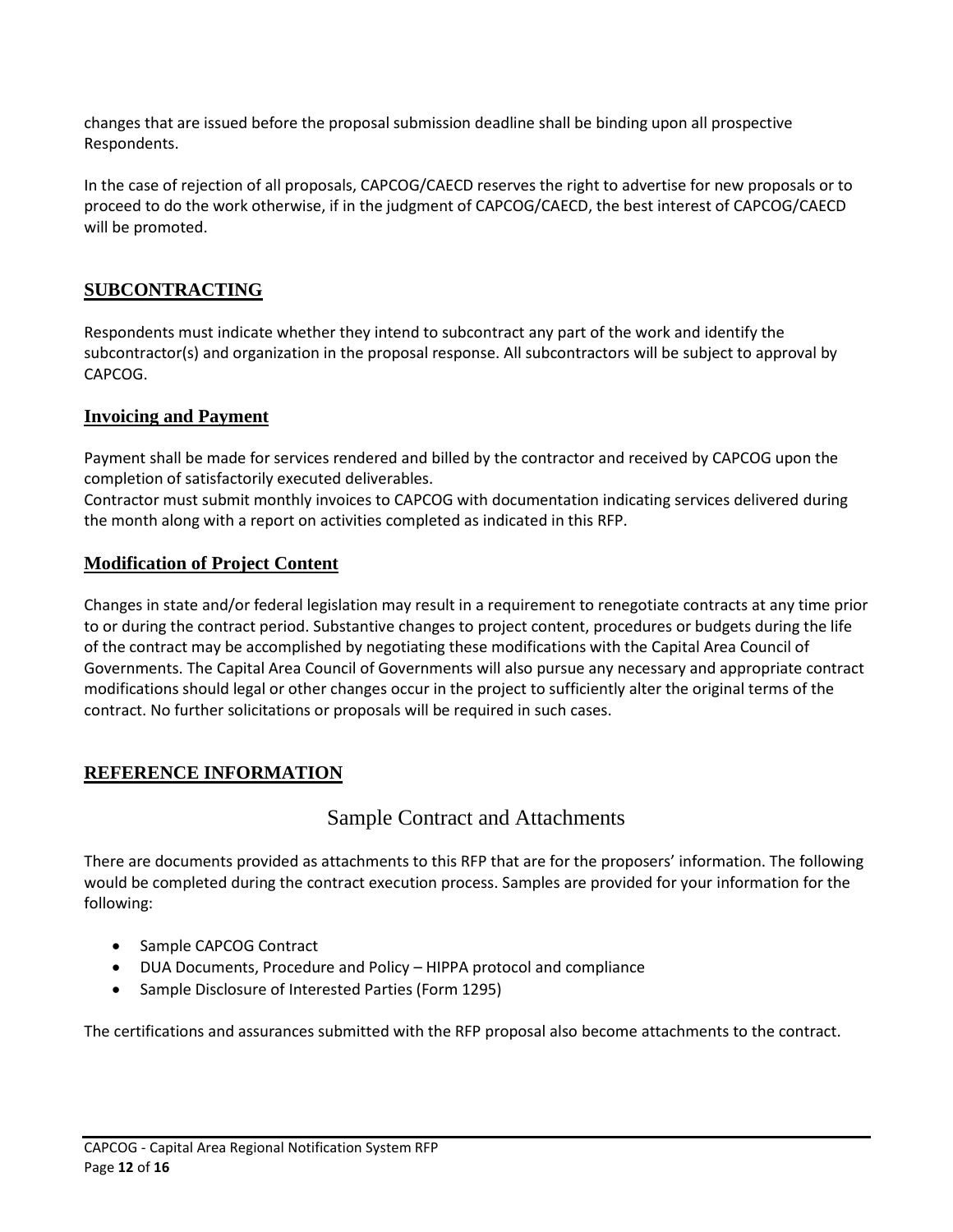## <span id="page-13-0"></span>**OTHER CONTRACTUAL REQUIREMENTS**

#### **Section 1.113 CAPCOG Procurement Policies: Public Access to Procurement Information**

Procurement information shall be a public record to the extent provided by the Texas Public Information Act and the Freedom of Information Act, as applicable, and shall be available to the public as provided therein. If a proposal contains information that the bidder considers proprietary and does not want disclosed to the public or used for any purpose other than the evaluation of the offer, all such information must be indicated and clearly marked on each page of the proprietary or confidential document(s).

The information submitted during a procurement process is protected from disclosure until a contract is awarded. All proposals are open for public inspection after the contract is awarded, but proprietary and confidential information in the proposals are not open for public inspection.

## <span id="page-13-1"></span>**Equal Opportunity/Non-Discrimination**

All contracts awarded by CAPCOG are subject to the provisions listed below.

- A. The Contractor will not discriminate against any employee or applicant for employment because of race, color, sex, religion, national origin, age, or disability. The Contractor will take action to ensure that employees or applicants for employment are treated fairly during employment or the application process, regardless of race, color, sex, religion, national origin, age, or disability. The Contractor agrees to post in conspicuous places available to employees and applicants for employment notices (provided by an appropriate agency) of federal government nondiscrimination provisions.
- B. The Contractor will state, in all solicitations or advertisements for employment (by or on behalf of the Contractor), that all qualified applicants will receive consideration for employment regardless of race, color, sex, religion, national origin, age, or disability.

#### **Small, Disadvantaged, Minority, Women-Owned and Historically Underutilized Businesses: Federal Assistance or Contract Procurement Requirements**

#### PART A: POLICIES

6-101 Policy Statement:

It shall be the policy of CAPCOG to assist small, DBE, MBE, women-owned businesses and HUBs in learning how to do business with CAPCOG. It shall be the further policy of CAPCOG that these sources shall have the maximum feasible opportunity to compete.

- 6-102 Respondent/Bidder/Offeror Statement:
	- 1. Every solicitation for procurement must require that each Respondent, Bidder or Offeror include a statement that the Respondent, Bidder or Offeror will comply with this policy.
- 6-103 To ensure that CAPCOG's policy to assure that small, MBEs, DBEs, women-owned businesses, and HUBs are utilized, CAPCOG and its contractors and subcontractors should take the following affirmative steps:
	- 1. Include qualified small, MBEs, DBEs, women-owned businesses, and HUBs on the Respondents' ' List. State lists may be utilized to locate such businesses by contacting the Texas Building and Procurement Commission;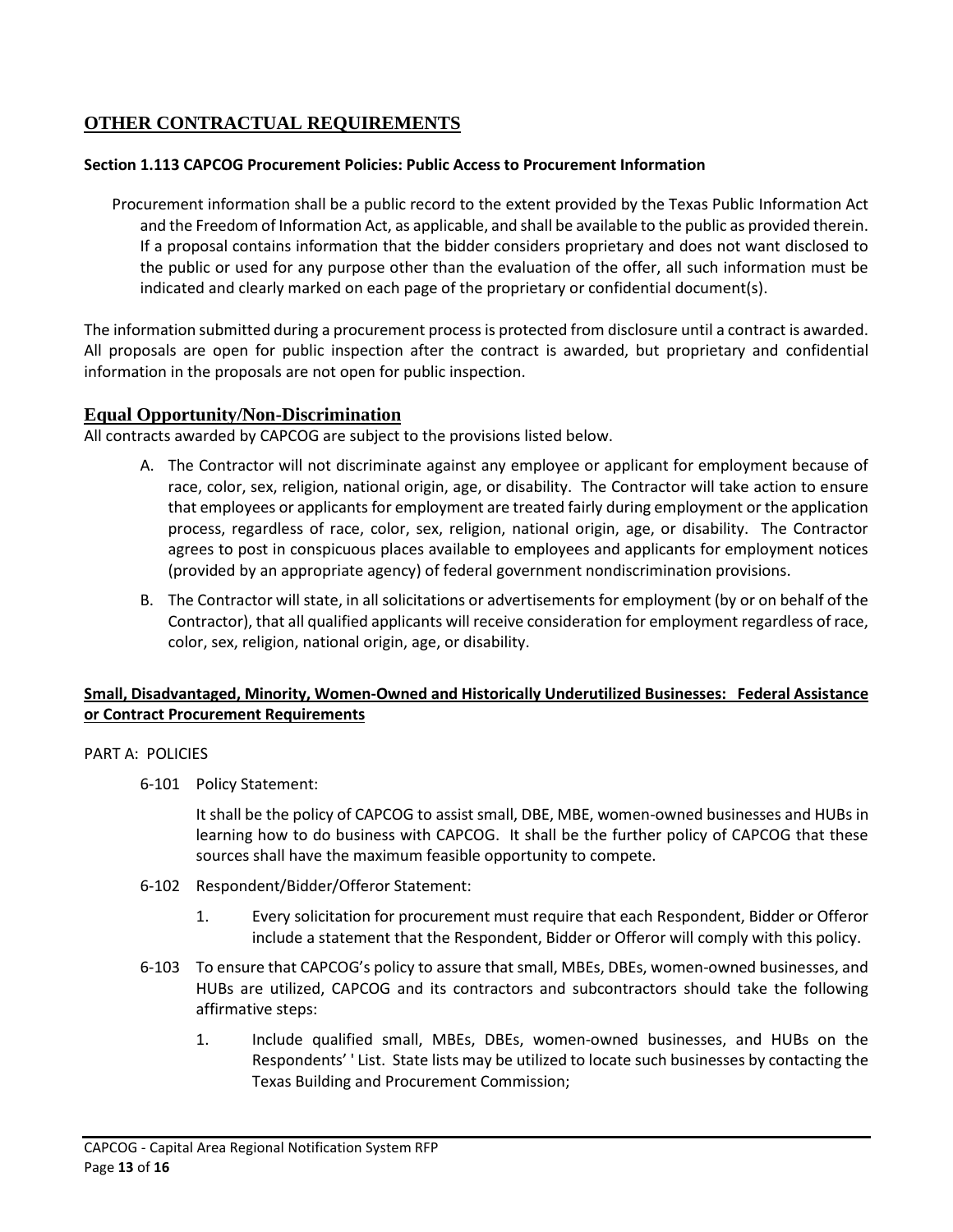- 2. Assure that small, MBEs, DBEs, women-owned businesses, and HUBs are solicited whenever they may be potential sources. In this regard, the Purchasing Agent should investigate new sources and advertise when feasible in minority publications;
- 3. When economically feasible, and where not in contravention of competitive bidding requirements, the Purchasing Agent should divide the total requirements into smaller tasks or quantities so as to permit maximum small, MBE, DBE, women-owned businesses and HUB participation;
- 4. Use the services and assistance of the Small Business Administration, the Office of Minority Business Enterprise of the Department of Commerce, the Minority Business Development Agency in the Department of Labor, the Texas Building and Procurement Commission and other similar agencies for locating such businesses;
- 5. Require that prime contractors take affirmative and meaningful steps towards retaining small, MBE, DBE, women-owned businesses and HUB subcontractors;
- 6. Procure goods and services from labor surplus areas;
- 7. If feasible, establish delivery schedules that encourage small, MBEs, DBEs, women-owned businesses, and HUBs to participate; and,
- 8. Advertise, at least annually, in a newspaper of general circulation for small, MBEs, DBEs, women-owned businesses and HUBs to be added to the Respondents' List.
- 6-104 For such affirmative steps to be meaningful, the Purchasing Agent should review all solicitations, offers and bids to confirm that such affirmative action steps have been taken. In addition, steps should be taken to ensure that once a contract is awarded to a small, MBE, DBE, women-owned business, and/or HUB, or that the award is given to a contractor with such a subcontractor, that such business is retained during the entire performance of the contract.
- 6-105 Failure of a contractor to take meaningful affirmative steps at soliciting and retaining small, MBEs, DBEs, women-owned businesses and HUBs may be considered as a factor in evaluating future bids under non-compliance with public policies; however, this factor may not be a consideration in procurements involving purely state or local funds as Texas law requires awards to be made to the lowest responsible Respondent/Bidder.
- 6-106 For procurements costing more than \$3,000 but less than \$25,000, the Purchasing Agent shall contact at least two HUBs on a rotating basis.

# <span id="page-14-0"></span>**Conflict of Interest Questionnaire**

1. Chapter 176 of the Texas Local Government Code requires a current or prospective vendor or CONTRACTOR of CAPCOG to complete and file a Conflict-of-Interest Questionnaire to disclose whether the vendor or CONTRACTOR has an employment or business relationship with a member of CAPCOG's Executive Committee, its Executive Director, or with a Department Director. The completed Questionnaire must be delivered to CAPCOG's Administrative Coordinator, who serves at its Records Administrator, not later than the seventh business day after the vendor or CONTRACTOR becomes aware of facts that require filing the Questionnaire. The Questionnaire form, which describes the filing requirements of chapter 176, is available on the website of the Texas Ethics Commission, www.ethics.state.tx.us and the names of the members of CAPCOG's Executive Committee, its Executive Director and Department Directors are available on CAPCOG's website, www.capcog.org.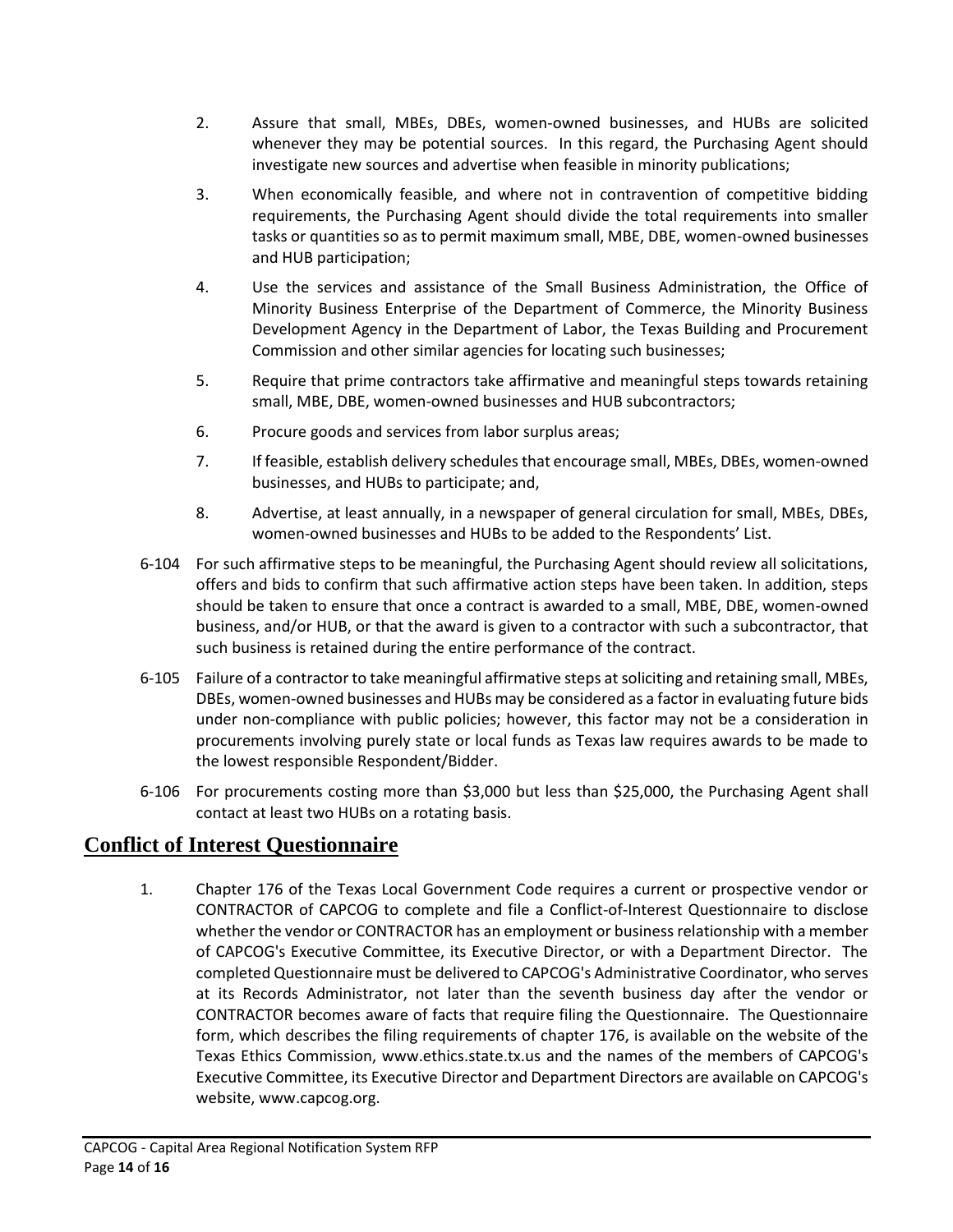2. The Texas Ethics Commission's legal department will answer questions about chapter 176 and the Questionnaire toll-free at 800-325-8506. Please do not contact a CAPCOG employee with a question because he or she is not authorized to answer it.

## <span id="page-15-0"></span>**Certification with Regard to Boycotting Israel**

If Respondent is required to make a certification pursuant to Section 2270.002 of the Texas Government Code, Respondent certifies that Respondent does not boycott Israel and will not boycott Israel during the term of the contract resulting from this solicitation. If Respondent does not make that certification, Respondent must indicate that in its Response and state why the certification is not required.

# <span id="page-15-1"></span>**Disclosure of Interested Parties (Form 1295)**

- In 2015, the Texas Legislature adopted House Bill 1295, which added section 2252.908 of the Government Code. The law states that a governmental entity or state agency may not enter into certain contracts with a business entity unless the business entity submits a disclosure of interested parties (Form 1295) to the governmental entity or state agency at the time the business entity submits the signed contract to the governmental entity or state agency. The Texas Ethics Commission has adopted rules requiring the business entity to file Form 1295 electronically with the Commission.
- An award from this RFP may require filing of Form 1295. CAPCOG will work with the CONTRACTOR after award to ensure proper filing.

## <span id="page-15-2"></span>**PROTEST OF SOLICITATIONS AND AWARDS**

# <span id="page-15-3"></span>**1. Protest in Writing**

An unsuccessful Respondent/Bidder/Offeror/Quoter may protest the procurement process by following this procedure. The protest must be made within five business days of the date the basis of the protest to the procurement process became known or should have become known to the protester, whichever is earlier. The protest must be submitted in writing to CAPCOG, to the attention of the contact person, and identify and be signed by the protester. The protest must identify the Response/Bid/Proposal/Quote or contract award or both being protested and must specifically describe the basis for the protest, including, if relevant, the qualifications of the winning Respondent/Bidder/Offeror/Quoter; the suitability of the supplies, equipment, or services offered; alleged irregularities in the procurement process; citation to each law or policy allegedly violated; and all additional, pertinent information regarding the procurement process.

# <span id="page-15-4"></span>**2. Action Following Protest**

Upon receipt of the written protest, CAPCOG shall furnish a copy of the protest to all of the other Respondents/Bidders/Offerors/Quoters and suspend the procurement process until the protest is resolved. CAPCOG shall also suspend award of the contract, or its performance if already awarded, until the protest is resolved unless (1) there is a bona fide emergency justifying the immediate award or the start of performance or